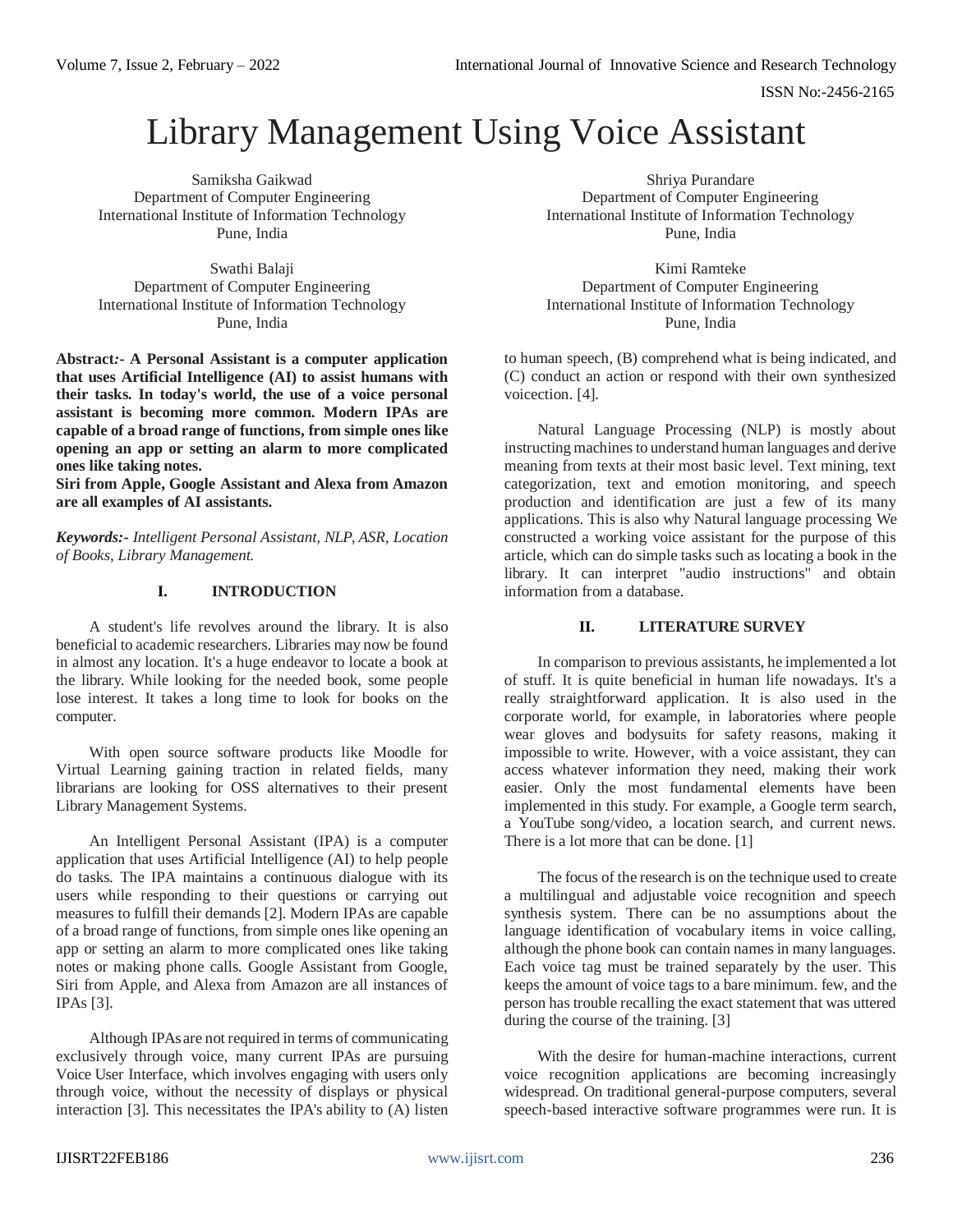speaker-dependent and only useful to a select group of people for whom the system has been trained. This type of technology provides good performance for a known user, but performance drops exponentially for new users. [11]

The design aspects of a speech recognition engine configured for mobile devices are outlined in this study. New features and crucial enhancements of the original concepts, which were ignored, are now discussed, despite the fact that main elements have previously been provided. We also demonstrate how these strategies may be successfully coupled to fulfill a variety of design goals with minimal influence on recognition performance. Speaker adaptation is a required process for optimizing recognition performance.

This set is utilized to compute the replacements for the original parameters once enough adaptation utterances have been observed.

However, doing so will significantly increase the amount of memory required for storing acoustic models. [12]

This article discusses recent advancements in voice recognition technology as well as the author's opinions on the subject. Dictation and human-computer conversation systems are the two primary domains where voice recognition technology is used. Automatic broadcast news transcription is now being researched in the dictation area, particularly under the DARPA project. The most pressing issue is determining how to make speech recognition systems resistant to acoustic and linguistic diversity in speech. In this setting, a paradigm change from speech recognition to understanding where the speaker's underlying messages, that is, the meaning/context that the speaker intended to express, are extracted rather than all the spoken words, will be critical. [13]

By giving a short survey on Fully automated Speech Recognition and discussing the major themes and progress made in the past 60 years of research, this paper provides a rapid technology perspective and a gratitude of the profound work that has been done in this important area of speech communication. Speech recognition has piqued the interest of scientists as a vital field. It has had a technical influence on society, and is projected to grow in this field of human-machine interaction in the future. [14]

This article provides an overview of the various types of voice assistants as well as the functions that voice assistants may perform. Before voice assistants can be used for anything that requires secrecy, privacy and security safeguards will need to be strengthened. [15]

A collection of 17 criteria for voice-based devices is described in this research. The heuristics cover a large portion of the design space and may also be used to generate early concepts. Error handling should receive more attention.

To make the system status clearer, these gadgets should deliver more effective multimodal feedback. [16]

The interactions of well known voice assistants with 26 children are described in this study. These kids were able to converse and play with the assistance.

Later on, the kids provide comments about the assistant. Overall, all of the youngsters were enthusiastic helpers. We found that the vast majority of participants had difficulty getting the agents to grasp their inquiries. Several students attempted to raise their voice volume or add additional pauses to their remarks in the hopes of making their questions more understandable. However, it does not always result in greater agent recognition. [17]

## **III. PROPOSED WORK**

We employ speech recognition to discover books in our project, which makes this mammoth process a lot simpler. Even those with no prior understanding of the system can use it to discover books more quickly. It cuts down on time spent looking for books and makes the library more user-friendly.

The system will connect with its users in real time as it responds to their questions. Inquiries include book locations based on a unique identifier or the title of the book.



Fig. 1. Architecture Diagram.

The steps taken will be as follows :

Step 1 : User Speaks

User speaks into the microphone and then these signals are then sent to the processor.

Step 2 : Audio Processing (ASR and NLP)

Here, Automatic Speech Recognition (ASR) is used which takes an audio file and converts it into a sequence of words. The NLP module picks up keywords and identifies the book and its location in the database.

Step 3 : Relevant information gathered from the database

Information is retrieved from the database (book and its location).

Step 4 : Response/Error is received

The response is received through the speaker.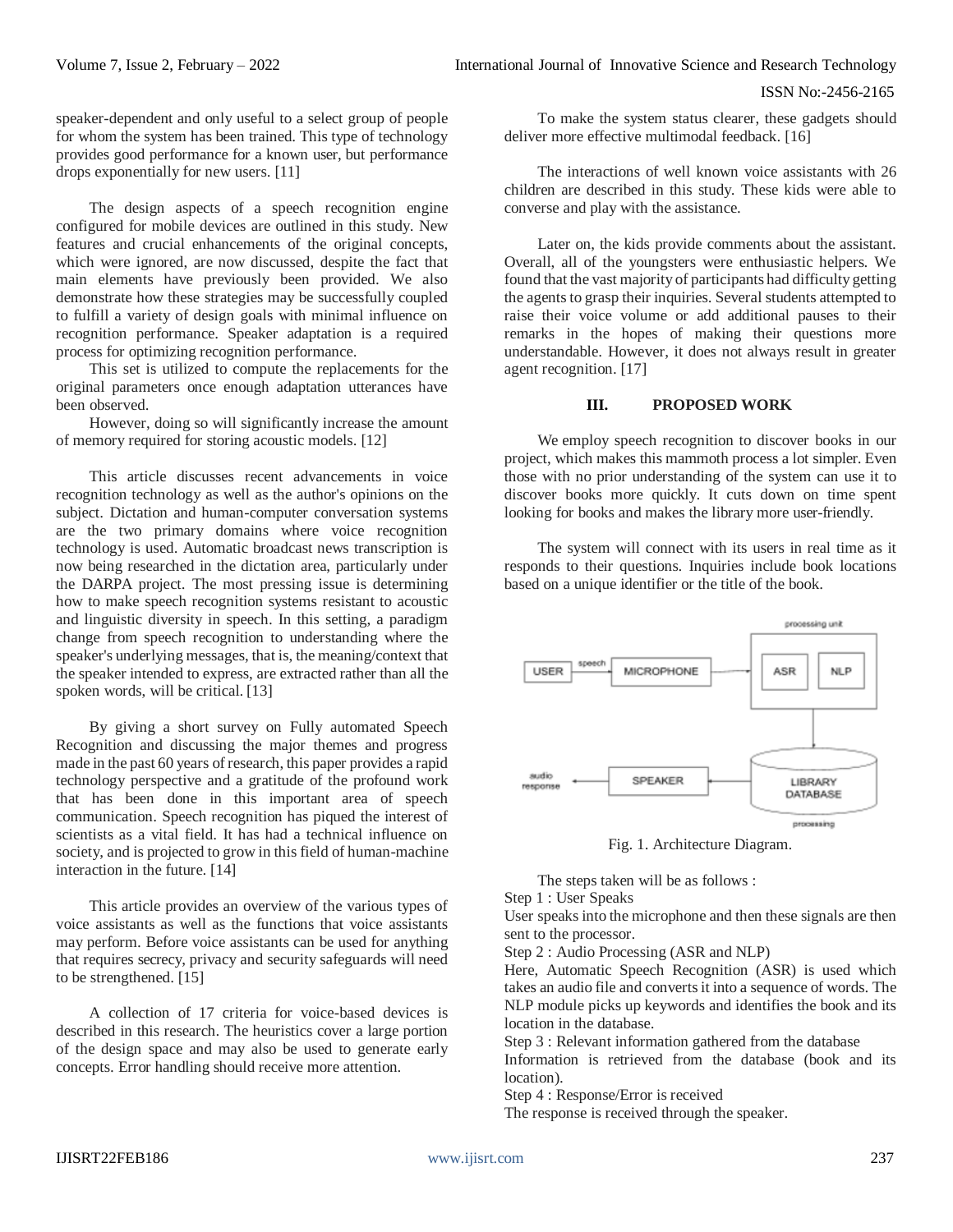ISSN No:-2456-2165

# **IV. MODULES**

#### *A. Automatic Speech Recognition (ASR) module*

Speech recognition is defined as the automatic recognition of human speech and is recognized as one of the most important tasks when it comes to making applications based on Voice User Interfacing (VUI).

Python comes with several libraries which support speech recognition. We will be using the speech recognition library because it is the simplest and easiest to learn.

This module involves 2 steps -

## *Loading Audio*

To load audio the AudioFile function is used. The function opens the file, reads its contents and stores all the information in an AudioFile instance called source.

We will traverse through the source and do the following things:

- Every audio has some noise involved which can be removed using the adjust\_for\_ambient\_noise function.
- Making use of the record method which reads the audio file and stores certain information into a variable to be read later on.

## *Reading data from audio*

We can now invoke recognize\_google() method and recognize any speech in the audio. After processing the method returns the best possible speech that the program was able to recognize from the first 100 seconds. The output comes out to be a bunch of sentences from the audio which turn out to be pretty good. The accuracy can be increased by the use of more functions but for now it does the basic functionalities.

#### *B. Natural Language Processing (NLP) module*

SpaCy is a Natural Language Processing package for Python that is open-source. It's primarily intended for use in the workplace, where it may create real-world initiatives and manage massive amounts of text data. Moreover, sixty languages are supported by spaCy, which has prepared pipelines for various languages and activities. Because this toolset is designed in Python and Cython, it is quicker and more accurate when dealing with massive amounts of text data.

#### *C. Subprocess*

Utilized to obtain information on system subprocesses, which are then used in different commands like shutdown, sleep, and so on. Python includes this module by default.

#### *D. WolframAlpha*

Wolfram's algorithms, knowledgebase, and AI technologies are used to compute expert-level responses.

#### *E. Pyttsx3*

In a software, this is used to convert text to speech.

- *F. Datetime* Used to know date and time. It comes built in with Python.
- *G. Speech Recognition* Used to make the assistant understand your voice.

## **V. USES ANDAPPLICATION**

This voice based assistant will be very useful for a student to search a book in the library.Voice based assistant will communicate with the user and will give the exact location of the book at the library. This assistant can be built in various colleges to reduce the work performed by the librarian.

# **VI. SCOPE**

In the near future, we can implement a system to keep the records of book transactions. For example, the date of a book borrowed and returned can be recorded. The voice assistance can be made multilingual so that the user can give input in any of the languages. We can also implement a student and faculty in- out system which will keep the record of entry and exit time in the library.

## **VII. CONCLUSION**

The method described is appropriate for developing an Intelligent Voice Assistant that can interpret domain-specific direct voice commands from users. We will be using this approach to build an automated library management system based on an intelligent voice assistant.

#### **REFERENCES**

- [1]. Subhash S, Prajwal N Srivatsa, Siddesh S, Ullas A, Santhosh B, "Artificial Intelligence- based Voice Assistant" 2020, IEEE.
- [2]. J. Kurpansky, "What Is an Intelligent Digital Assistant?" Medium, 2017.
- [3]. J. Iso-Sipila, M. Moberg and O. Viikki, "Multi-lingual speaker independent voice user interface for mobile devices," in ICASSP 2006. IEEE, 2006, vol. I, pp. 1081- 1084.
- [4]. "Intelligent Personal Assistants. In: Speech Technology" S. Springenberg, Seminar, Institute of Computer Science Hamburg, 2016, pp. 5-7
- [5]. Saadman Shahid Chowdhury,Atiar Talukdar, Ashik Mahmud, Tanzilur Rahman, "Domain Specific Intelligent Personal Assistant with Bilingual Voice Command Processing" [TENCON 2018 -](https://ieeexplore.ieee.org/xpl/conhome/8643125/proceeding) 2018 IEE[E](https://ieeexplore.ieee.org/xpl/conhome/8643125/proceeding) Region 10 [Conference](https://ieeexplore.ieee.org/xpl/conhome/8643125/proceeding)